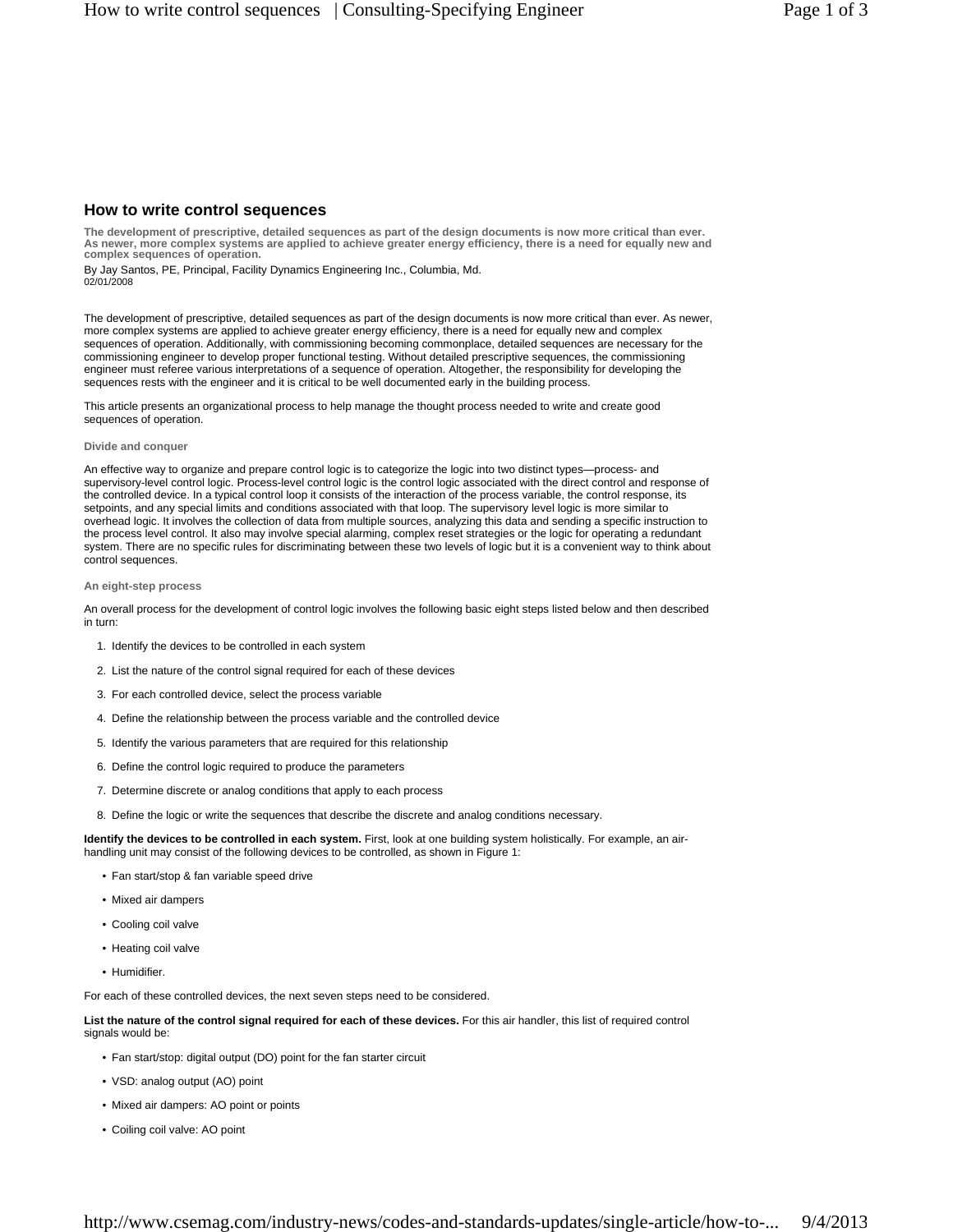• Heating coil valve: AO point.

**Select the process variable (Pv) for each of these control loops.** For our example this list of process variables might look like this:

- Fan start/stop: Pv = time, internal time schedule
- VSD: Pv = static pressure, duct sensor (AI) point
- Mixed air dampers: Pv = temperature, mixed air temperature sensor (AI) point
- Coiling coil valve: Pv = temperature, discharge air temperature sensor (AI) point
- Heating coil valve: Pv = temperature, discharge air temperature sensor (AI) point.

**Define the relationship between the Pv and the controlled device.** Typical control relationships can be:

- A control loop response
- Two position control
- Floating control
- Proportional control
- Proportional plus integral (PI) control
- Proportional plus integral plus derivative (PID) control
- Time schedule
- Mathematical relationship.

**Identify all the parameters required for the relationship defined in the previous step.** In many cases these parameters are the output variables of secondary control logic. For instance, the discharge air temperature setpoint might be reset by the return air temperature. This example of secondary logic is a reset control loop and requires its own measured variable (see the cooling example in Figure 1). Alternatively, this parameter may come from higher up in the control system. An example may be the resetting of setpoints based on the exceeding of an energy demand threshold. In this case, where supervisory logic is used, the network architecture and its robustness become critical to the effectiveness of the control. In other words, if you are using the network to communicate critical control parameters, speed may be an issue. This may influence specifications related to hardware, networking, and associated loading of the control system from a bandwidth perspective.

**Define the control logic or write the sequences to produce the parameters identified in the previous step.** Identify and define the measured variables that are required for this logic. Define the relationship between the measured variable and the output of this control for each parameter. Describe this relationship in the sequence of operation or in the control logic.

**Determine discrete or analog conditions that apply to each process.** The conditions referred to here are typically a test that needs to be proven a certain way before subsequent event can take place. This also is a useful place to emphasize the requirement that a particular condition may need to be hard-wired if the design calls for it—or if a software-based interlock is OK. Examples of discrete and analog conditions:

- The end switch on an outside air damper must be proved open on a 100% OA Unit before the fan runs
- The system must be in an occupied mode before the outside air damper opens
- If the supply fan is not moving air, the outside air dampers will shut and the return dampers will open
- If the outdoor air temperature exceeds 68 F, send the outdoor air dampers to minimum position
- If the discharge air humidity exceeds 90%, shut off the humidifier.

Define the logic or write the sequences that describe the discrete and analog conditions necessary. This requirement may require secondary logic, which also may require additional measured variables. It also may use information already required and collected elsewhere in the control sequence for this system or others in the building.

Once this has been done for each controlled device in a system, you are ready to review it from an overall performance perspective. If you've done a good job of defining the basic processes, included all the required limits and conditions, and identified all the supervisory control logic, then the system should be well coordinated with the other control processes of the system. This "inter-loop" control action is some of the more complex logic and easily overlooked during the design process, but this logic usually impacts energy efficiency and operability the most and as such needs careful consideration.

### **Check and check again**

It is not unusual to rewrite sequences or re-do logic diagrams two, three, or four times before one gets it right. But consider the alternative—a general sequence, leaving out numerous details and relying on the installing contractor to make these design decisions. This process may or may not work out depending on the circumstances. As a useful exercise, take a sequence of operation that you use and attempt to develop a logic diagram for the sequence. Typically, you'll find numerous instances that the verbal sequence doesn't contain clear direction on specifics on control of the system. Each time this occurs, rewrite the sequence more clearly to fill in the details. You'll see that the verbal sequences get much longer. You'll also appreciate all the decisions that are being made (without you) by the installing contractor that will affect the system performance.

The process of writing good control sequences or developing detailed logic diagrams for HVAC systems is not trivial. The logic that gets programmed into the direct digital controls system is the brain of the HVAC system and as such determines the performance of the system. Developing good engineering direction in this area is key to the success of the installation. The development of these sequences deserves more time in the design of HVAC systems than it is typically given. The above process is one way to organize thoughts in preparation of sequences or logic diagrams.